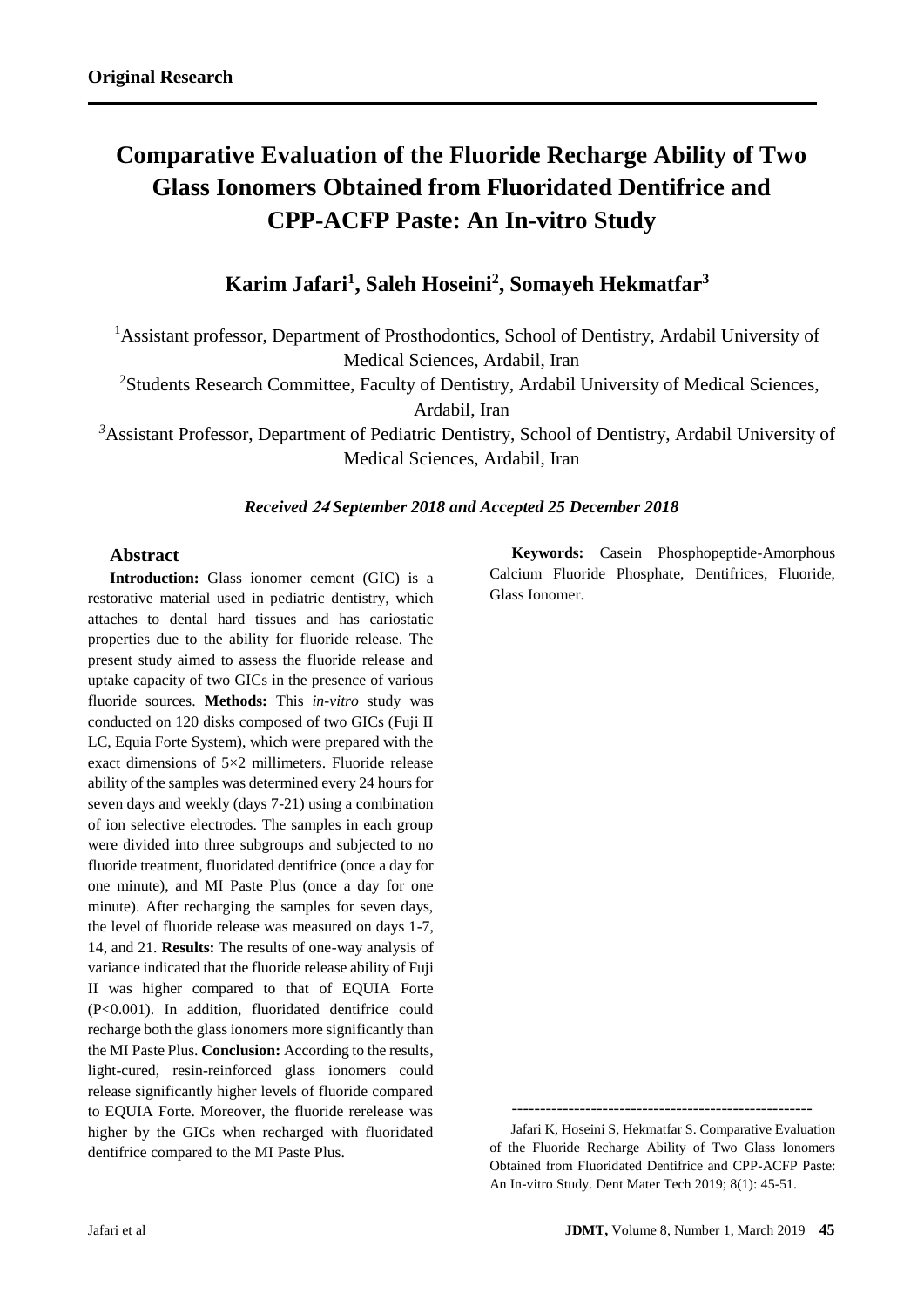## **Introduction**

Dental caries is a prevalent chronic disease, which particularly affects young children. Dental professionals have been concerned with the restoration of carious teeth with minimal aggression to the tooth structure using cariostatic materials (1, 2). Glass ionomer cements (GICs), also known as resin infiltration, are used as a minimally invasive approach involving the removal of tissue decay using manual instruments alone and resin sealants (3). In this technique, restoration of carious teeth with fluoride-releasing restorative materials has been proposed as a possible mechanism to reduce the occurrence of secondary caries. In addition, these materials diminish the counts of residual bacteria under the restoration (4, 5).

GICs are essential materials for such purposes due to their releasing of fluoride and chemical adhesion to the tooth structure (6). Glass ionomers are able to take up and rerelease fluoride ions from exogenous sources (7, 8). Fluoridated dentifrices are considered to be the most common sources of fluoride with the capability of daily use. In this regard, Freedman et al. (9) had denoted that home care fluoride exposure provides sufficient measurable fluoride uptake and rerelease. Furthermore, Rao has stated that fluoride is diffused into the GIC matrix material and increases its fluoride reservoir, from which it is gradually released (10). However, several factors may affect the process of fluoride release from GICs, such as formulation, solubility, and porosity of the material (11).

Recently, a new restorative material has been introduced (EQUIA Forte, GC, Tokyo, Japan), which contains a high-viscosity, conventional GIC (EQUIA Fil, formerly known as Fuji IX GP extra), as well as a novel nanofilled coating material (EQUIA Coat, formerly known as G-coat plus). According to the indications of the manufacturer, EQUIA Forte is optimal for class I, II, and V restorations. The self-adhesive, nanofilled resin (G-coat) of EQUIA Forte infiltrates the surface of GICs, thereby providing long-lasting protection and marginal integrity and increasing the strength and wear resistance of the GIC surface (12, 13).

According to the literature, casein phosphopeptideamorphous calcium phosphate (CPP-ACP) has anticariogenic properties (14, 15). The combination of CPP-ACP and fluoride (CPP-ACFP) has been reported to enhance the incorporation of fluoride into the plaque and subsurface enamel, which could substantially improve the remineralization of the subsurface lesions in the enamel (16).

To the best of our knowledge, no prior studies have evaluated the use of CPP-ACFP paste to recharge GICs. The tested null hypotheses of the current research were as follows:

- 1) There is no difference between the fluoride-releasing properties of the two selected glass ionomers;
- 2) There is a difference between fluoride rerelease with exposure to various fluoride sources.

The present study aimed to investigate the fluoride release and uptake capacity of two glass ionomers in the presence of various fluoride sources.

#### **Materials and Methods**

This *in-vitro* study was conducted using light-cured, resin-reinforced GIC (group I, Fuji II, GC Corporation, Japan) and bulk fill hybrid GIC (group II, EQUIA Forte System, GC, Japan) (Table I). The capsules of the materials were only activated before mixing, set into the amalgamator (ultramat2, SDI, Australia), and triturated for 10 seconds. In total, 60 specimens were prepared in each group and placed in customized Teflon molds (diameters:  $5\times2$  mm). During the fabrication of the specimens, the top and bottom surfaces of the molds were covered by polyester strip, supported by glass slabs on either side, and clamped in order to provide a smooth surface. The excess extruded material was removed by gentle pressure.

In accordance with the instructions of the manufacturer, the setting time of EQUIA Forte GIC is 2.5 minutes since the beginning of mixing. The EQUIA coat was applied and photocured for 20 seconds using dental curing light (Coltolux 75, Coltene Whaledent, Switzerland). The light-cured, resin-reinforced GICs from each surface were polymerized for 20 seconds.

GIC disks were removed from the molds and stored in a humid environment at the temperature of 37°C for 24 hours. Afterwards, all the specimens were suspended independently in plastic bottles containing five milliliters of deionized water and placed in an incubator at the constant temperature of 37°C. After 24 hours since the preparation of the suspension, the first fluoride concentration was measured. The deionized water in the plastic container was buffered with total ionic strength adjustment buffers (TISAB II) in order for stable pH, as well as to prevent the generation of fluoride ion complexes with various cations. In addition, five millilitersof the storage media was mixed with five millilitersof TISAB II, and the fluoride level was assessed using a digital ion analyzer and fluoride electrode (Mettler Toledo, United States). The instrument was calibrated with a series of standard fluoride solutions at the concentrations of 0.50, 1.00, 2.00, 10.00, 20.00, and 100 ppm through diluting the fluoride standard of 1,000 mg/l. The specimens were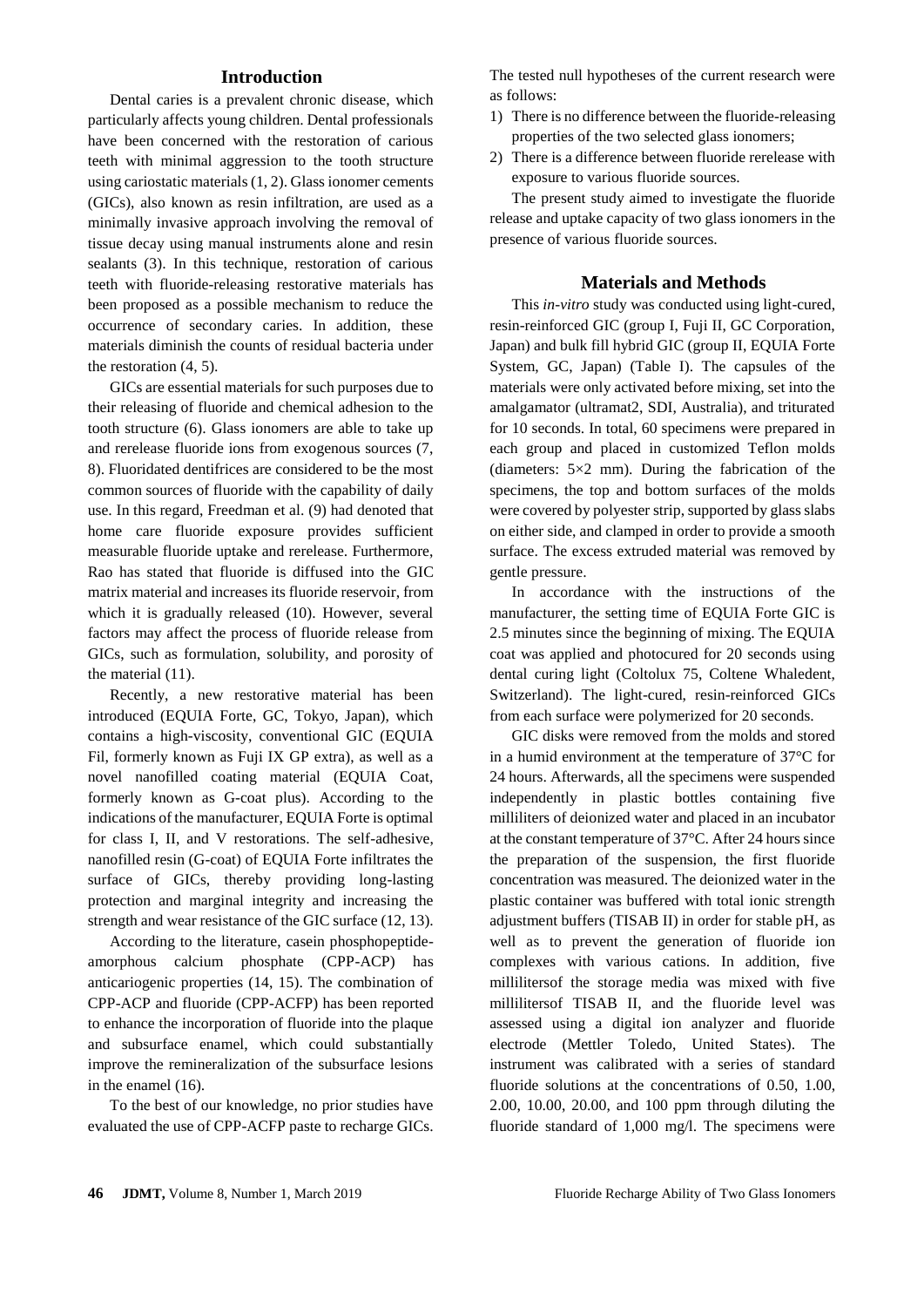transferred to a new bottle, and the solution was refreshed every 24 hours for the first week, followed by weekly refreshment for 21 days (17, 18).

After measuring the fluoride release for 21 days, the samples were divided into three subgroups. Each subgroup of specimens was subjected to one treatment, including no fluoride treatment (subgroup A; control), application of fluoridated dentifrice (subgroup B; Oral B 1450 ppm; once a day for one minute), and application of MI Paste Plus (subgroup C; CPP-ACFP 900 ppm; once a day for one minute) (Table II).

After the treatment, each disk was wiped clean with a tissue and placed in five milliliters of deionized water

for 24 hours. The treatments were repeated during the first week, and fluoride measurement was performed every 24 hours. In the second week, no treatment was carried out, and the fluoride release of the samples was measured every 24 hours on days 7-14 and 21 (8, 19).

Data analysis was performed in SPSS version 17 using Shapiro-Wilk test to assess the normal distribution of the data. In addition, repeated measures analysis of variance (ANOVA) and Tukey's HSD post-hoc test were applied ( $\alpha$ =0.05), and the P-value of less than 0.05 was considered statistically significant.

|                 |                      | <b>Table I.</b> Description of Materials Used in Study                  |  |  |  |  |
|-----------------|----------------------|-------------------------------------------------------------------------|--|--|--|--|
| <b>Material</b> | <b>Manufacturer</b>  | <b>Composition</b>                                                      |  |  |  |  |
|                 |                      | Hydrated silica, sodium hexametaphosphate, PEG-6, propylene glycol,     |  |  |  |  |
|                 |                      | aqua zinc lactate, sodium gluconate, CI 77891, sodium lauryl sulfate,   |  |  |  |  |
| Oral B          | Oral B Laboratories, | silica, aroma, sodium saccharin, chondrus crispus powder, trisodium     |  |  |  |  |
|                 | London, UK           | phosphate, stannous fluoride, stannous chloride, xanthan gum, and       |  |  |  |  |
|                 |                      | sodium fluoride (1,450 ppm)                                             |  |  |  |  |
|                 |                      |                                                                         |  |  |  |  |
|                 |                      | Pure water, glycerol, CPP-ACP, D-sorbitol, CMC-Na, propylene            |  |  |  |  |
|                 |                      | glycol, silicon dioxide, titanium dioxide,                              |  |  |  |  |
| <b>MI</b> Paste | GC America, Alsip,   | xylitol, phosphoric acid, sodium fluoride, flavoring, sodium saccharin, |  |  |  |  |
| Plus            | Illinois, USA        | ethyl p-hydroxybenzoate, propyl                                         |  |  |  |  |
|                 |                      | p-hydroxybenzoate, and butyl                                            |  |  |  |  |
|                 |                      | P-hydroxybenzoate.                                                      |  |  |  |  |

| <b>Table II.</b> Examined Pastes in Study |                    |                    |                    |                  |                    |                    |                    |                    |                   |
|-------------------------------------------|--------------------|--------------------|--------------------|------------------|--------------------|--------------------|--------------------|--------------------|-------------------|
| <b>GIC Type</b>                           | Day 1              | Dav 2              | Day 3              | Dav 4            | Day 5              | Day 6              | Dav 7              | Day 14             | Day 21            |
| Fiji II                                   | $1.6726 \pm 0.034$ | $0.4058 \pm 0.025$ | $0.3658 \pm 0.048$ | $0.2640+0.027$   | $0.25440+0.038$    | $0.2750 \pm 0.036$ | $0.2354 \pm 0.041$ | $3.6852 \pm 0.035$ | $2.4948 \pm 0.03$ |
| EOUIA                                     | $1.8414 \pm 0.034$ | $0.4904 + 0.02$    | $0.1860 \pm 0.033$ | $0.1138 + 0.025$ | $0.10260 \pm 0.03$ | $0.1574 \pm 0.019$ | $0.0832 \pm 0.032$ | $0.8714 + 0.02$    | $0.6846 + 0.024$  |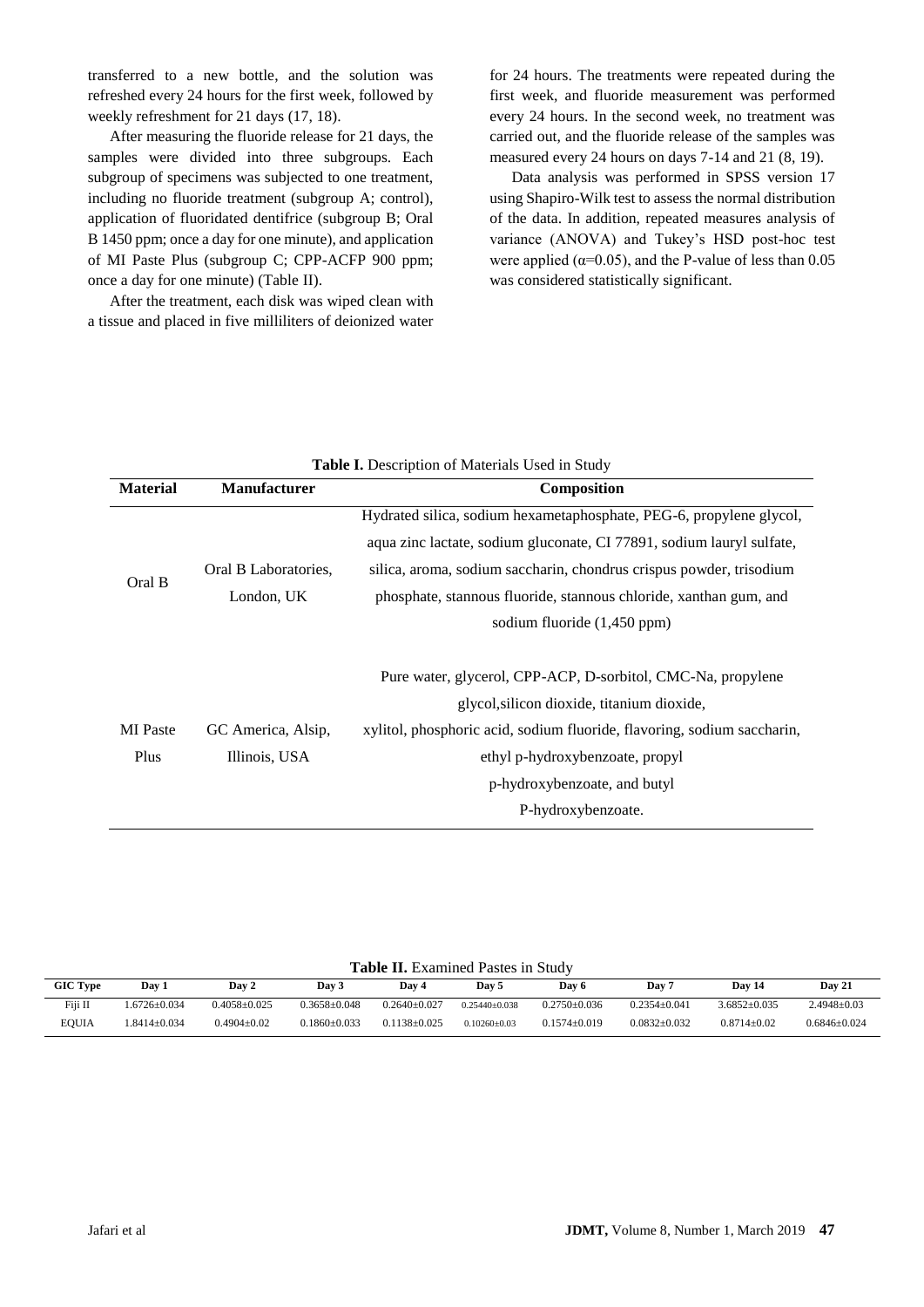#### **Results**

Mean values of fluoride release (ppm) in the samples of the glass ionomers are presented in Table III. Accordingly, the mean values showed a significant reduction in the fluoride release from day one until day seven in both groups  $(P<0.001)$ . On days 14 and 21, cumulative fluoride release was observed. According to our findings, there were statistically significant differences between various days of the experiment in this regard (P<0.001). Moreover, the results of one-way ANOVA indicated that fluoride release was higher in Fuji II compared to EQUIA Forte (P<0.001). Until day seven, the mean values of fluoride release (daily recharge in subgroup B) were significantly higher compared to subgroups A and C  $(P<0.001)$ . However,

no significant difference was denoted between subgroups A and C in this regard  $(P=0.135)$  (tables IV&V).

After seven days of daily recharge, no significant difference was observed in terms of fluoride release between subgroups A, B, and C of group two on days 1- 7, 14, and 21 of specimen incubation  $(P=0.416)$ . Furthermore, the fluoride release following the recharge between subgroups A, B, and C of group one was showed a significant difference from day one until day 21 (P<0.001). Significant differences were also denoted in the mean values between groups one and two (P<0.001) (Tables VI &VII).

|                 |                     | <b>Table III.</b> Mean value of fluoride release for two types of GIC                                                                                                                                                                                                                                                              |
|-----------------|---------------------|------------------------------------------------------------------------------------------------------------------------------------------------------------------------------------------------------------------------------------------------------------------------------------------------------------------------------------|
| <b>Material</b> | <b>Manufacturer</b> | <b>Composition</b>                                                                                                                                                                                                                                                                                                                 |
| Equia Fil       | GC, Tokyo, Japan    | Powder: 95% strontium fluoroalumino-silicate glass, 5% polyacrylic acid<br>Liquid: 40% aqueous polyacrylic acid                                                                                                                                                                                                                    |
| Equia Coat      | GC, Tokyo, Japan    | 50% Methyl methacrylate, 0.09% camphorquinone                                                                                                                                                                                                                                                                                      |
| Fiji II         | GC, Tokyo, Japan    | Liquid<br>Polyacrylic acid (20–22%)<br>2-Hydroxyethyl methacrylate (HEMA)<br>$(35-40\%)$<br>Proprietary ingredient $(5-15%)$<br>2,2,4, Trimethyl hexamethylene<br>dicarbonate $(5-7%)$<br>Triethylene glycol dimethacrylate (4–6%)<br>Powder<br>Alumino-fluoro-silicate glass<br>$(100\%)$<br>(Powder/liquid ratio: $0.33/0.10$ g) |

**Table IV**. Mean value of fluoride uptake of light-cured resin-reinforced GIC (Fiji II) after seven days of daily recharge

|                  | Dav1             | Dav2        | Dav3           | Dav4          | Dav5           | Dav <sub>6</sub> | Dav7            |
|------------------|------------------|-------------|----------------|---------------|----------------|------------------|-----------------|
| No treatment     | $.2198 + 013$    | .0684+.036  | $.0572 + .021$ | $.05 + .026$  | $.0508 + .034$ | $.045 + .032$    | .484+.033       |
| Oral B           | $1.1488 + 0.025$ | .78120+.027 | .54680+.035    | $.511 + .031$ | $.4532 + .037$ | $41880 + 025$    | $.35060 + .043$ |
| MI paste<br>plus | $.3708 + 019$    | $.2092+019$ | $1214 + 033$   | .1374+029     | $.27580 + 038$ | 122+035          | .1046+018       |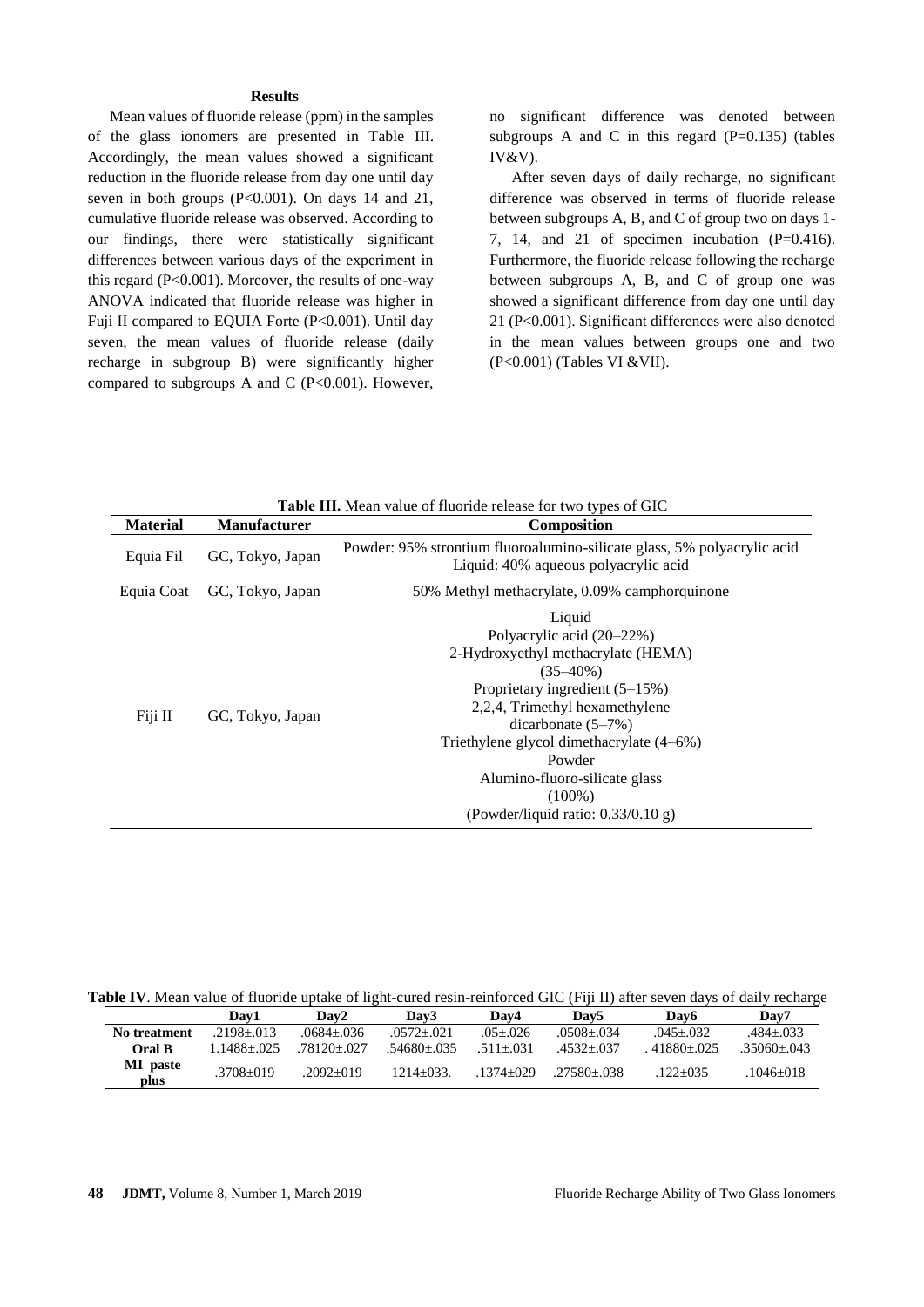**Table V**. Mean fluoride uptake of Equia Forte after seven days of daily recharge

|               | Dav1             | Dav2             | Dav3             | Dav4            | Dav5            | Dav6           | Dav7             |
|---------------|------------------|------------------|------------------|-----------------|-----------------|----------------|------------------|
| No treatment  | $.0634 + .0027$  | $.03132 + .0031$ | $.025 \pm .0025$ | $.0236 + .0035$ | $.0196 + .0027$ | $.018 + .0015$ | $.0174 + .0016$  |
| <b>Oral B</b> | $.6692+051$      | .5664+.06        | $.41046 + .027$  | $3005 + 014$    | $.3164 + .03$   | 2806+.036      | $.2362 + .031$   |
| MI paste plus | $1498 \pm 0.035$ | .0878±.054       | $.0656 + .027$   | .0434+.027      | $04 + 02$       | $.04 + .036$   | $.0468 \pm .034$ |

**Table VI**. Mean value fluoride release of light-cured resin-reinforced GIC(Fuji II) following recharge

| $.0432 + .037$<br>$.0428 \pm .021$<br>$.2858 + .205$<br>$.0508 + .037$<br>$0428 + 01$<br>$.0414 + .01$<br>No treatment<br>$.0604 + .032$<br>$0406 + 034$<br>Oral B<br>$1008 + 022$<br>$2004 + 029$<br>$.0776 + .061$<br>1.9478+195<br>$1364 + 033$<br>$154 + 067$<br>$.05 \pm .012$<br>$.0636 + .071$ |               | Dav1             | Dav2             | Dav3        | Dav4             | Dav5             | Dav6            | Dav7           | Dav14          | Dav21              |
|-------------------------------------------------------------------------------------------------------------------------------------------------------------------------------------------------------------------------------------------------------------------------------------------------------|---------------|------------------|------------------|-------------|------------------|------------------|-----------------|----------------|----------------|--------------------|
|                                                                                                                                                                                                                                                                                                       |               |                  |                  |             |                  |                  |                 |                |                | $.871 + .167$      |
|                                                                                                                                                                                                                                                                                                       |               |                  |                  |             |                  |                  |                 |                |                | 2.1864+.146        |
|                                                                                                                                                                                                                                                                                                       | MI paste plus | $.0534 \pm .036$ | $.2528 \pm .027$ | .0566±.0019 | $.0442 \pm .004$ | $.0558 \pm .003$ | $.0554 + .0016$ | $.052 + .0012$ | $.7044 + .195$ | $2.2362 \pm 0.195$ |

**Table VII**. Mean value fluoride release of Equia Forte following recharge

|                      | Dav1             | Dav2               | Dav3           | Dav4           | Dav <sub>5</sub> | Dav6           | Dav7           | Dav14          | Dav21          |
|----------------------|------------------|--------------------|----------------|----------------|------------------|----------------|----------------|----------------|----------------|
| No treatment         | $1646 + 027$     | $015 + 007$        | $.0124 + .001$ | $.013 + .0017$ | $.0146 + .005$   | $.0146 + .001$ | $.014 + .001$  | $.5092 + .03$  | $7066 + 024$   |
| Oral B               | $.0952 \pm .002$ | $.032 \pm .002$    | $.0184 + .001$ | $.01 + .001$   | $.0134 + .005$   | $.0158 + .008$ | $.0126 + .001$ | $.4494 + .037$ | $.5536 + .038$ |
| <b>MI</b> paste plus | $.2752 + .034$   | $.0852 {\pm} .001$ | $.0576 + .004$ | $.0576 + .007$ | $.0382 + .002$   | $.0458 + .001$ | $.0378 + .008$ | $.6004 + .019$ | $.0948 + .014$ |

#### **Discussion**

Among various fluoride-releasing restorative materials, GICs have the widest application. The main advantages of GICs include the ease of handling, adhesion to enamel and dentin, and biocompatibility. The fluoride release and recharge ability of GIC plays a pivotal role in the prevention of recurrent caries and remineralization of incipient carious lesions (20, 21). Moreover, GICs reduce the bacterial count under the restoration through fluoride release (21).

In the present study, we also evaluated the initial fluoride release from two different glass ionomers during 21 days, as well as the fluoride rerelease after recharging with two fluoridated pasts. According to the obtained results, the fluoride release by Fuji II GICs was higher compared to that of EQUIA Forte GICs. We utilized two GICs, including light-cured, resin-reinforced GIC and EQUIA Forte GIC, in the form of pre-dosed capsules in order to avoid errors in mixing and prevent the improper calibration of the proportions between the powder and liquid. These materials were applied after trituration using an amalgamator. The finishing and polishing of the specimens could change the surface area of the materials, and the specimens with no surface treatment were investigated. EQUIA Forte GIC was a combination of a packable glass ionomer and a self-adhesive, nanofilled coating, wherein the resin coating could optimize its physical properties. In the clinical evaluation of EQUIA GIC at 12-, 24-, and 36-month intervals, the properties were found to be similar to those of resin composite (22).

Some fluoridated materials (e.g., mouth rinses, pastes, and dentifrices) could be used for the fluoride count recharge of GICs. Therefore, the current research was designed to evaluate the effects of Oral B fluoridate dentifrice and MI Paste Plus on the fluoride recharge ability of GICs. Several studies have investigated the efficacy of CPP-ACFP in preventing demineralization and promoting the remineralization of early enamel lesions (13, 23). For instance, Liena et al. (15) observed that within a period of four weeks, CPP-ACFP was superior to fluoride varnish in terms of remineralizing smooth-surface white spot lesions, while CPP-ACP exerted no such effect.

The *in-vitro* fluoride release from GICs could be influenced by various factors, including the fluoride concentration in the materials, size and composition of the inorganic filler, powder-liquid ratio of two-phase systems, mixing procedure, curing time, inner-material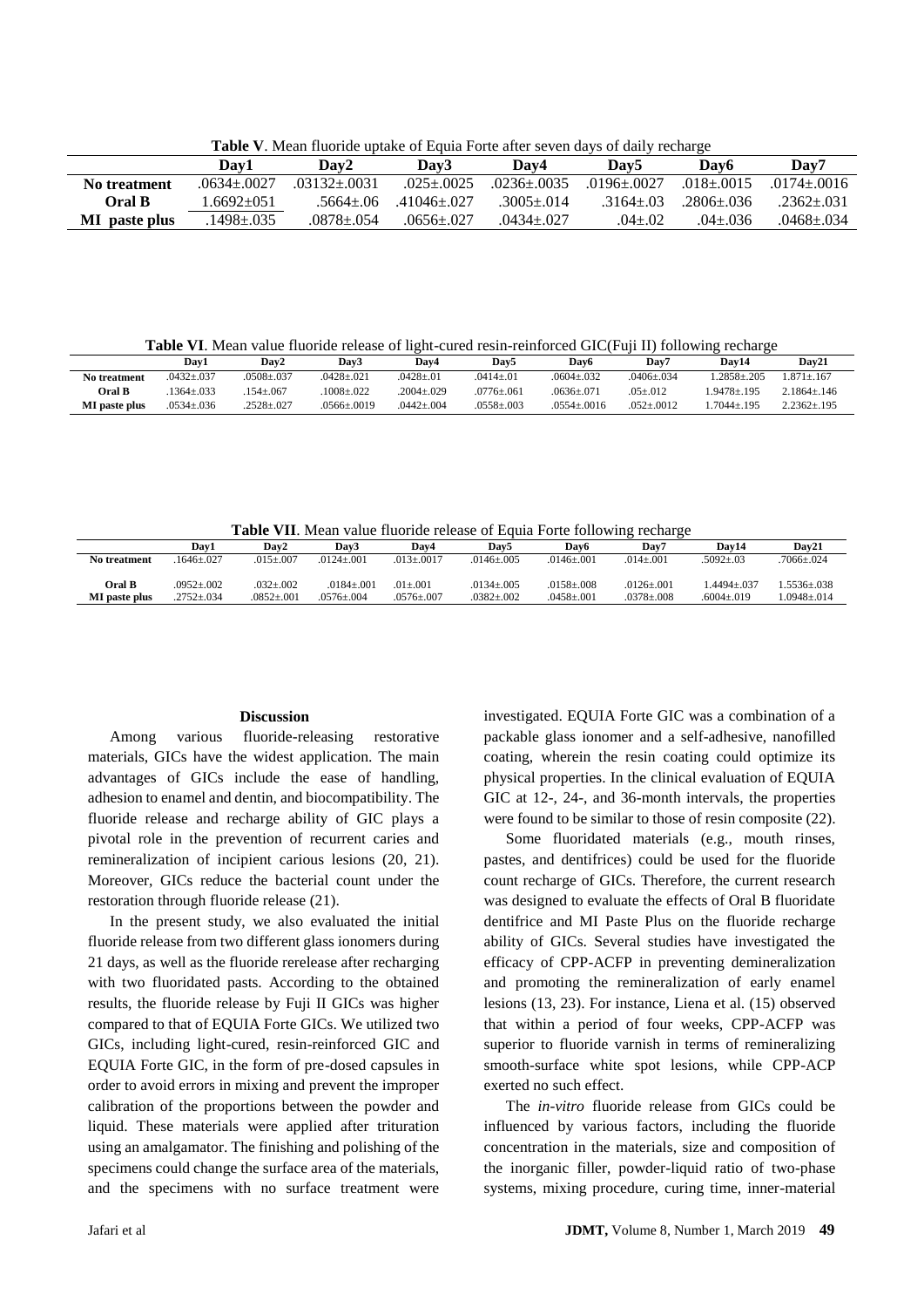porosity, surface treatment, exposed area of the specimen, and type, temperature, and pH of the utilized immersion media (24, 25). In the present study, deionized water was used as the storage medium. Deionized water is considered to be an absolute means to the assessment of fluoride release from restorative materials since it contains no fluoride traces (26).

Fluoride ion-selective electrode was applied in order to analyze the fluoride concentration released by the study groups in the current research. According to the findings, maximum fluoride released by the glass ionomers occurred within the first 24 hours and decreased during first week. This phenomenon could be explained based on the initial burst hypothesis, which is caused by the reaction of glass particles to polyalkenoic acid during the setting reaction (26). These findings are in line with the previous studies in this regard, which have demonstrated similar fluoride release patterns (8, 24-28). This consistency could be attributed to the initial fluoride release from the surface as low levels of fluoride continued to be released during the following days owing to the ability of fluoride to diffuse through cement pores and fractures (8, 27).

According to the results of the present study, fluoride release was significantly higher in the light-cured, resinreinforced glass ionomer compared to EQUIA Forte during the first week. The higher fluoride release by the light-cured, resin-reinforced GICs could be due to the slowed acid-based reactions by the resin component compared to conventional GICs. This slow reaction makes the ionic matrix less mature and capable of releasing more fluoride, thereby increasing the porosity of resin-reinforced GICs (28, 29). Previous findings have indicated that resin-modified GICs exhibit higher fluoride release and uptake capacity in the long run compared to conventional GICs (26). Correspondingly, Cabral MFC et al. (27) have reported wide variations in the amounts of the fluoride ions released in restorative materials, which could not be attributed to the category of cement as conventional or resin-modified GICs.

EQUIA Forte is a glass hybrid material, which represents the most recent innovation in glass ionomers and resin technologies with EQUIA Forte Fil and EQUIA Forte Coat in synergy. In a study in this regard, Hattab et al. (30) stated that the surface coating agent interfered with microleakage, significantly reducing the ionomer cement fluoride release in deionized water and artificial saliva.

After day 21 of fluoride release in the current research, two concentrations of fluoride were used for the recharge of the specimens for seven days. After exposure to fluoridated materials, fluoride release increased in the two GIC groups. Consistent with the previous studies in this regard, our findings indicated that exposure to fluoridated dentifrices or MI Paste Plus allowed the material to take up fluoride (31). In addition, the quantity of fluoride release was significantly higher in subgroup B (Oral B) compared to subgroups A (control) and C (MI Paste Plus). The difference between the values obtained in subgroup B and other subgroups might be due to the lower level of fluoride in MI Paste Plus (CPP-ACFP 900 ppm) compared to fluoridated dentifrices (1,450 ppm). While fluoride release was higher in subgroup C compared to subgroup A, no significant difference was observed between these subgroups in terms of fluoride release. This phenomenon could be due to the fact that the ability of GIC to reuptake fluoride from preventive materials may occur at high concentrations of fluoride.

In another research, Poggio et al. (32) investigated the fluoride release and uptake ability of various fissure sealants after exposure to fluoridated varnish (5% sodium fluoride) and paste (MI Paste Plus). According to the obtained results, fluoride varnish recharged the sealants significantly more than highly fluoridated toothpaste.

In the present study, fluoride recharge significantly decreased in the GIC specimens with fluoride exposure for one week during days 1-7. Furthermore, fluoride release was significantly lower in the GIC specimens that were exposed to fluoride for one week compared to the first 21 days regardless of fluoride treatment. After recharging, the most rapid release in both materials occurred on the first day, followed by a significantly lower yet continuous fluoride release after 21 days. This finding is in congruence with the previous studies, which used fluoridated dentifrice to improve the recharge ability (19, 21).

According to the current research, the mean value of fluoride release 21 days after daily recharge was significantly higher in the resin-reinforced glass ionomer compared to EQUIA Forte. In general, the materials with higher initial fluoride release have higher recharge ability comparatively (33).

One of the limitations of this *in-vitro* study was difficulty in simulating the oral environment. Fluoride release was measured in the specimens immersed in a static medium, and the dynamic nature of the condition of the oral cavity might have been overlooked. Therefore, it is recommended that further investigations be performed so as to confirm these findings.

## **Conclusion**

According to the results, the resin-reinforced glass ionomer released significantly higher levels of fluoride compared to EQUIA Forte. In addition, the fluoridated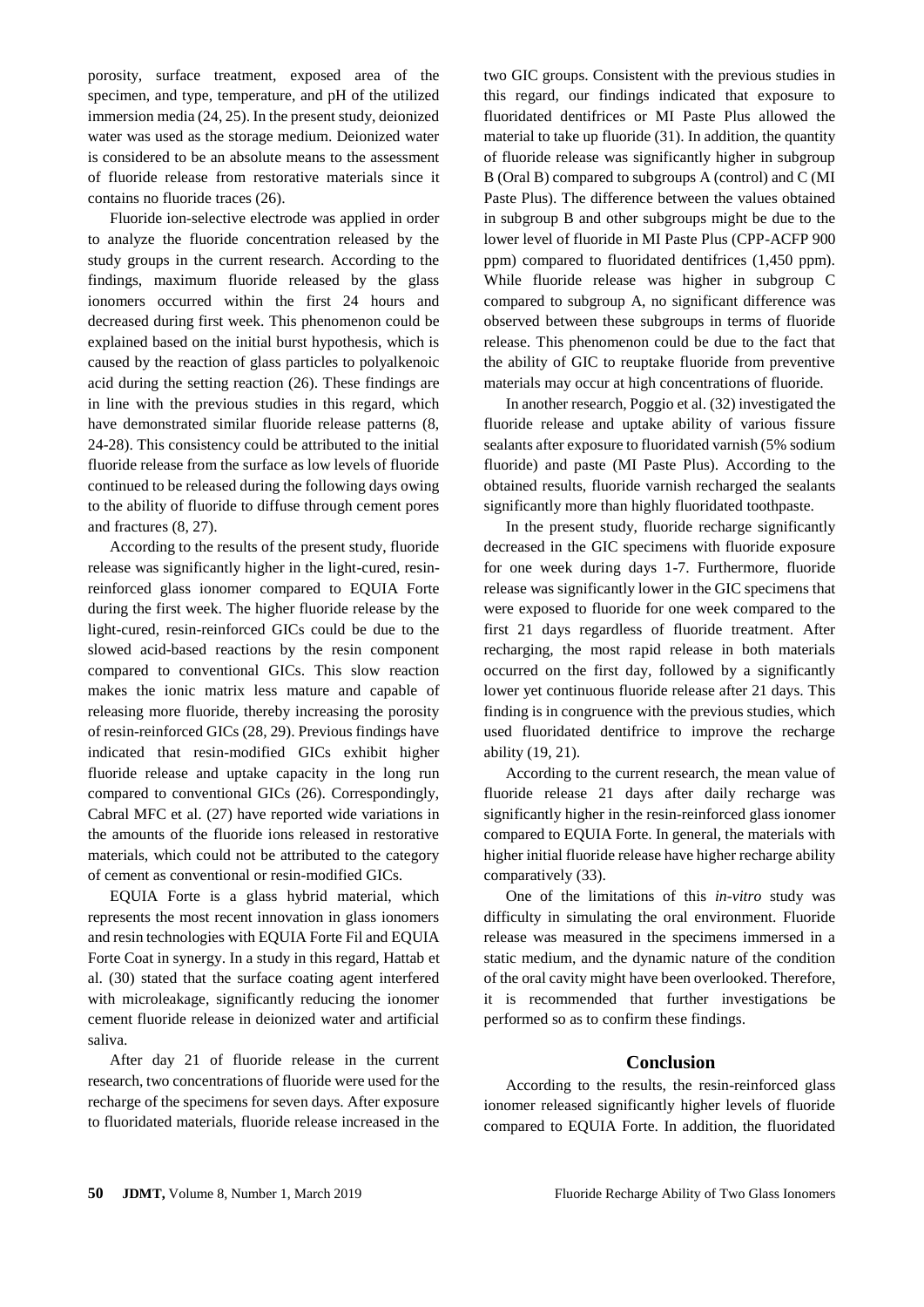dentifrices (Oral B Laboratories, UK) could recharge both the glass ionomers more significantly compared to CPP-ACFP paste (MI Paste Plus).

# **Conflicts of Interest**

None declared.

#### **Acknowledgments**

Hereby, we extend our gratitude to the Research Deputy of Ardabil University of Medical Sciences, Ardabil, Iran for assisting us in this research project.

#### **References**

- 1. Jamieson LM, Thomson WM, McGee R. Caries prevalence and severity in urban Fijian school children. Int J Paediatr Dent. 2004; 14(1):34–40.
- 2. Mungara J, Philip J, Joseph E, Rajendran S, Elangovan A, Selvaraju G. Comparative evaluation of fluoride release and recharge of pre-reacted glass ionomer composite and nano-ionomeric glass ionomer with daily fluoride exposure: an in vitro study. J Indian Soc Pedod Prev Dent. 2013; 31(4): 234-239.
- 3. Dorri M, Martinez-Zapata MJ, Walsh T, Marinho VCC, Sheiham (deceased) A, Zaror C. Atraumatic restorative treatment versus conventional restorative treatment for managing dental caries. [Cochrane](https://www.ncbi.nlm.nih.gov/pubmed/29284075)  [Database Syst Rev.](https://www.ncbi.nlm.nih.gov/pubmed/29284075) 2017, 12.
- 4. Meenakshi M, Muralidharan NP. The role of cardamom oil in oral health. Int J Life Sci Rev. 2015; 1(12): 326-328.
- 5. Davidson CL. Advances in glass-ionomer cements. J Minim Interv Dent. 2009; 2(1): 3-14.
- 6. Itota T, Carrick TE, Yoshiyama M, McCabe JF. Fluoride release and recharge in giomer, compomer and resin composite. Dent Mater. 2004; 20(9): 789-795.
- 7. Abudawood S1, Donly KJ. Fluoride release and re-release from various esthetic restorative materials. Am J Dent. 2017; 30(1): 47-51.
- 8. Bansal R, Bansal T.A. Comparative evaluation of the amount of fluoride release and re-release after recharging from aesthetic restorative materials: an in vitro study. J Clin Diagn Res. 2015; 9(8):ZC11-14.
- 9. Freedman R, Diefenderfer KE. Effects of daily fluoride exposures on fluoride release by glass

ionomer–based restoratives. Oper Dent. 2003; 28(4): 395-402.

- 10. Rao BS, Moosani GK, Shanmugaraj M, Kannapan B, Shankar BS, Ismail PM. Fluoride release and uptake of five dental restoratives from mouthwashes and dentifrices. J Int Oral Health. 2015; 7(1): 1-5.
- 11. Upadhyay S, Rao A, Shenoy R. Comparison of the amount of fluoride release from nanofilled resin modified glass ionomer, conventional and resin modified glass ionomer cements. J Dent (Tehran) 2013; 10(2): 134–140.
- 12. Nicholson JW, Czarnecki B. kinetic studies of the effect of varnish on water loss by glass-ionomer cements. Dent Mater. 2007; 23(12): 1549-1552.
- 13. Leirskar J, Nordbo H, Mount GJ, Ngo H. The influence of resin coating on the punch shear strength of a high strength auto-cure glass ionomer. Dent Mater. 2003; 19(2): 87-91.
- 14. Hegde MN, Moany A. Remineralization of enamel subsurface lesions with casein phosphopeptideamorphous calcium phosphate: a quantitative energy dispersive x-ray analysis using scanning electron microscopy: an in-vitro study. J Conserv Dent. 2012; 15(1): 61-67.
- 15. Walker G, Cai F, Shen P, Reynolds C, Ward B, Fone C, et al. Increased remineralization of tooth enamel by milk containing added casein phosphopeptideamorphous calcium phosphate. J Dairy Res. 2006; 73(1): 74-78.
- 16. Llena C, Leyda AM, Forner L. Cpp-acp and cppacfp versus fluoride varnish in remineralisation of early caries lesions. A prospective study. Eur J Paediatr Dent. 2015; 16(3):181-186.
- 17. Tiwari S, Kenchappa M, Bhayya D, Gupta S, Saxena S, Satyarth S, Singh A, Gupta M. Antibacterial activity and fluoride release of glass-ionomer cement, compomer and zirconia reinforced glassionomer cement. J Clin Res.2016; 10(4): ZC90- ZC93.
- 18. Tiwari S, Nandlal B. Effect of varnishing on fluoride release from hydroxyapatite reinforced glass ionomer with or without protective coating. J Clin Diagnostic Res.2016; 10(4): ZC73-ZC75.
- 19. Rao A, Rao A, Sudha P. Fluoride rechargability of anon-resin autocured glass ionomer cement from a